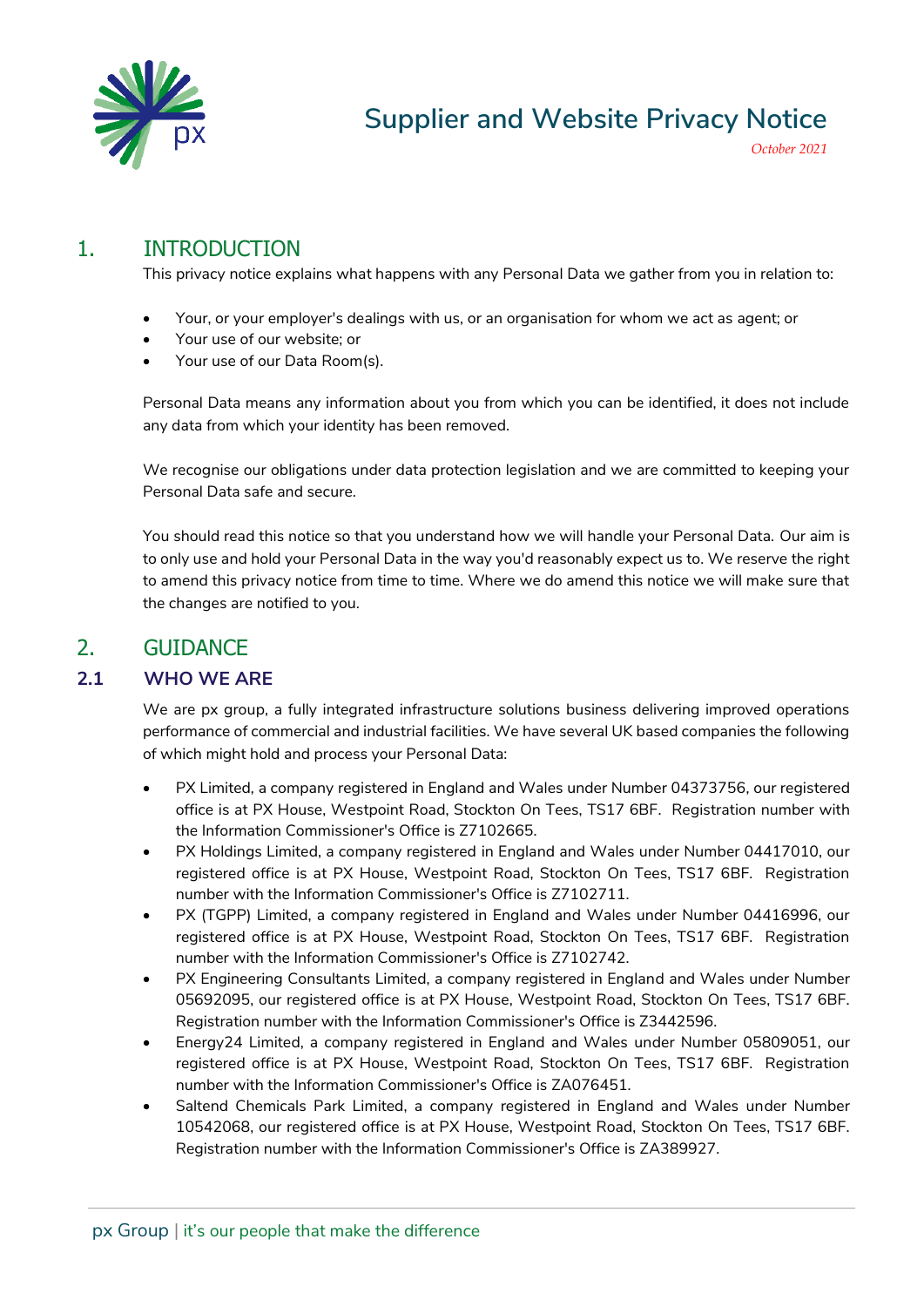

- Coulomb Energy Supply Limited, a company registered in England and Wales under Number 7488842, our registered office is at PX House, Westpoint Road, Stockton On Tees, TS17 6BF. Registration number with the Information Commissioner's Office is ZA390015.
- Camm-Pro Limited, a company registered in England and Wales under Number SC545876, our registered office is at PX House, Westpoint Road, Stockton on Tees, TS17 6BF.
- NRG Well Management Limited, a company registered in England and Wales under Number SC332271, our registered office is at PX House, Westpoint Road, Stockton on Tees, TS17 6BF

We might hold and process your Personal Data in our capacity as agent for the following companies:

- Teesside Gas & Liquids Processing a company registered in England and Wales under Number 02767808 whose registered office is at Suit  $1 \, 3^{rd}$  Floor, 11-12 St. James's Square, London, SW1Y 4LB.
- NSMP Operation Limited a company registered in England and Wales under Number 09711370 whose registered office is at Suit 1 3<sup>rd</sup> Floor, 11-12 St. James's Square, London, SW1Y 4LB.

We might also transfer your Personal Data to our group companies as set out in section 2.11 of this notice. If you have any questions regarding this notice, how we process Personal Data gathered about you, or require a list of our group companies who may process your Personal Data please contact us using the details below:

Data Protection Representative at: email [dataprotection@pxlimited.com;](mailto:dataprotection@pxlimited.com) write to PX House, Westpoint Road, Stockton On Tees, TS17 6BF; or, call 01642 623000

# **2.2 WHAT DATA DO WE GATHER ABOUT YOU?**

In connection with our dealings with you or your employer, we will gather the following information from you:

- contact details
- IP Address
- records of correspondence
- surveys we may use from time to time for research purposes (although you do not have to respond to them)
- details of transactions you, or your employer has made with us or a party for whom we act as agent, through our website, in writing or over the telephone and of the fulfilment of orders
- details of your visits to our website including, but not limited to, traffic data, location data, weblogs and other communication data in an anonymous form and the resources that you access
- details of your visits to our sites
- details of other dealings we have with you.

# **2.3 HOW DO WE COLLECT YOUR DATA?**

We collect data about you from the following sources:-

- information you provide to us via direct interactions;
- information you provide to us including via our website, telephone or in writing
- information we generate through our observation of our interactions with you
- information your employer or others provide to us about you (for example for the purpose of performing a contract)

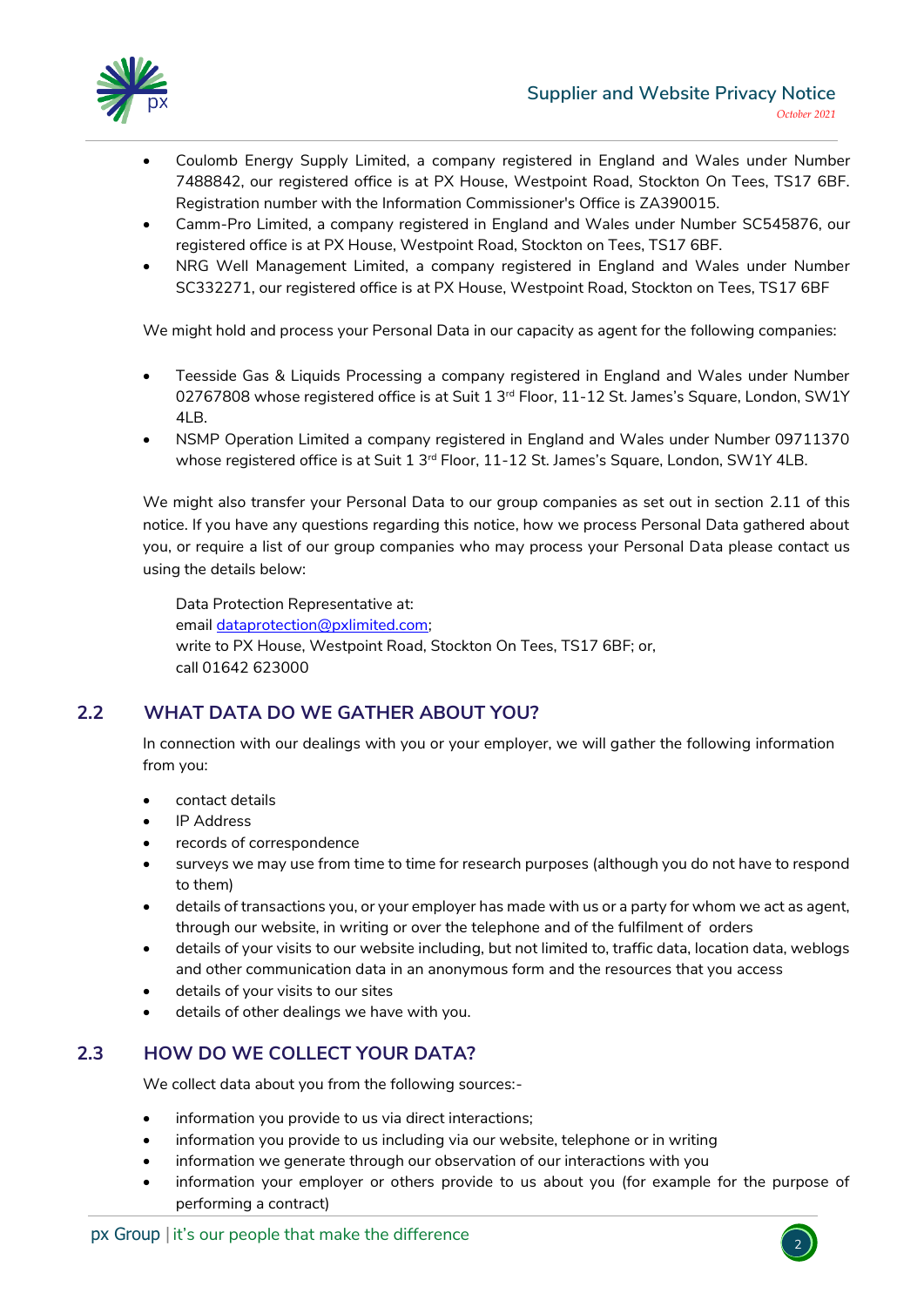

credit reference agencies

#### **2.4 HOW DO WE STORE YOUR DATA AND KEEP IT SECURE?**

We use reasonable and up to date security methods to keep your data secure and to prevent unauthorised or unlawful access to your Personal Data, and against the accidental loss of, or damage to, Personal Data. All information you provide to us electronically is stored on our secure servers and any tangible, sensitive Personal Data is stored in secure filing systems. Maintaining data security means guaranteeing the confidentiality, integrity and availability (for authorised purposes) of Personal Data.

We have in place policies, processes, practices and technologies to maintain the security of all Personal Data from the point of collection to the point of destruction including processes and practices to deal with a security breach. We will ensure your Personal Data is only accessible by those who need to see your data for their specific role. We will only transfer Personal Data to a third party if that third party agrees to comply with those practices and policies, or if they put in place adequate measures themselves.

#### **2.5 HOW AND WHY WE WILL USE YOUR DATA?**

We will usually only process your Personal Data where you have given your consent or, where the processing is necessary:

- to comply with our legal obligations;
- at your request to consider entering into a contract with you;
- for the purpose of a contract with you; or
- to pursue our legitimate interests (or those of a third party) in operating our business effectively.

We use the data we collect about you to help us make better decisions about you and to operate our business efficiently. This may involve the following activities:

- ensuring that content from our site is presented in the most effective manner for you and for your computer
- providing you with information, products or services that you request from us (or a third party for whom we act as agent) or which we feel may interest you, where you have consented to be contacted for such purposes
- carrying out our obligations arising from any contracts entered into between you or the organisation you work for and us (or the third party for whom we act as agent)
- to assess your suitability, or the suitability of the organisation you work for, to provide services to us (or the third party for whom we act as agent)
- allowing you to participate in interactive features of our service, when you choose to do so.
- notifying you about changes to the service
- contacting you with regard to dealings between us, or an organisation for whom we act as agent.

#### **2.6 WHAT ARE OUR LEGITIMATE INTERESTS IN PROCESSING YOUR DATA?**

We consider that in some circumstances, the processing of your Personal Data is necessary for our legitimate interests, which include:

• ensuring our business is managed effectively

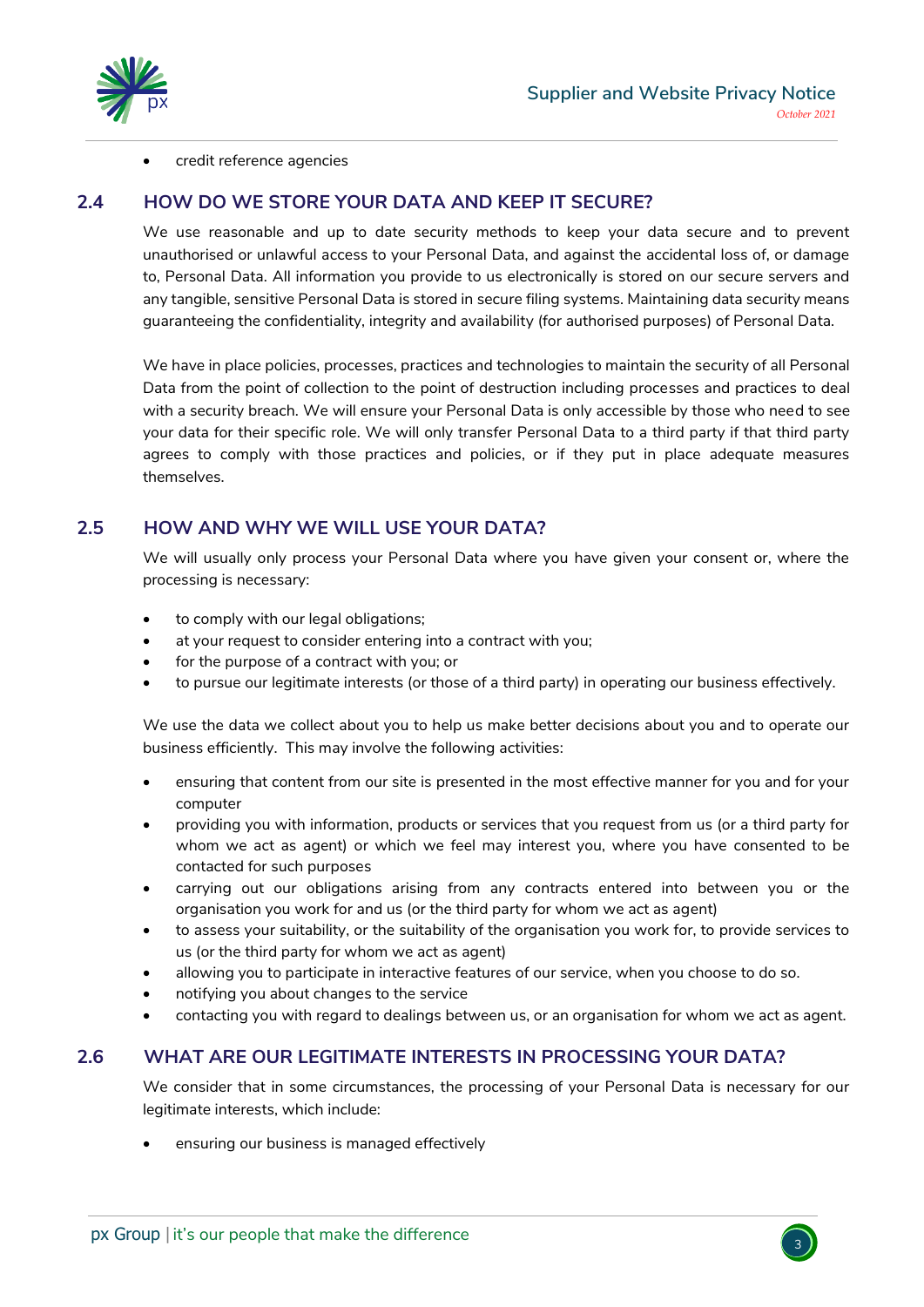

### **2.7 HOW WE KEEP YOUR DATA ACCURATE**

We will keep the Personal Data we store about you accurate and up to date. We will take every reasonable step to erase or rectify inaccurate data without delay. Please tell us if your personal details change or if you become aware of any inaccuracies in the Personal Data we hold about you

## **2.8 HOW LONG WILL WE KEEP YOUR DATA?**

We will not keep your Personal Data for longer than is necessary for the purpose(s) for which we process it. This means that data will be destroyed or erased from our systems when it is no longer required. For guidance on how long certain data is likely to be kept before being destroyed, contact our Data Protection Representative*.*

#### **2.9 WHAT RIGHTS DO YOU HAVE IN RESPECT OF YOUR PERSONAL DATA?**

You have the right to:

- request access to any Personal Data we hold about you
- have any Personal Data which we hold about you which is inaccurate rectified
- have incomplete Personal Data completed
- have Personal Data erased
- have the processing of your Personal Data restricted (for example, if you think the data we hold about you is inaccurate you can ask us to stop processing it, until we will either correct it or confirm it is accurate)
- be provided with the Personal Data that you have supplied to us, in a portable format that can be transmitted to another data controller without difficulty
- object to certain types of processing, including processing based on legitimate interests (see above), automated processing (which includes profiling) and processing for direct-marketing purposes, and
- not be subject to a decision that is based solely on automated processing which produces a legal effect or which has a similar significant effect for you.

If you wish to exercise any of the rights set out above, you must make the request in writing to our Data Protection Representative, whose contact details are detailed in Section 2.1 of this practice*.* Please note some of these rights are restricted in some circumstances.

If you have provided your consent to any of the processing of your Personal Data, you have the right to withdraw your consent to that processing at any time, where relevant. Please contact our Data Protection Representative, whose contact details are detailed in Section 2.1 of this practice, if you wish to do so.

As indicated above, we sometimes process your data on the basis of legitimate interests. You have a right to object to this processing. If you object to us processing your data based on legitimate interests, we must no longer process that Personal Data unless we can demonstrate compelling legitimate grounds for the processing which override your interests, rights and freedoms or that the processing is required for the establishment, exercise or defence of legal claims.

#### **2.10 WHO WILL HAVE ACCESS TO THE DATA WE HOLD?**

Our Company Personnel (being employees, agency workers, contractors, consultants) of px and our group companies who need to access your data will view it in order that we can provide services to you.

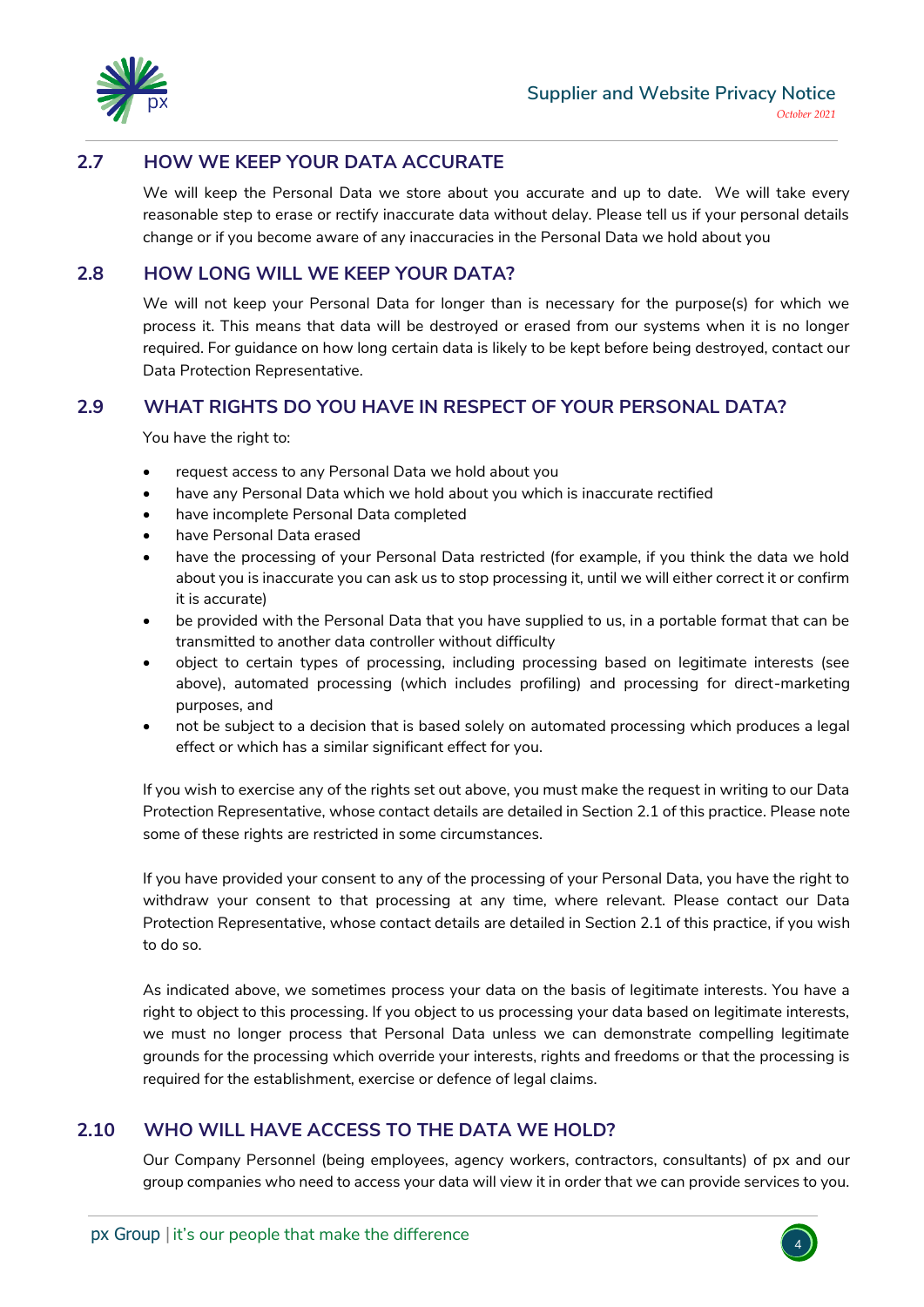

Our employees have been trained in data protection and understand the need to keep your information confidential.

In addition to our Company Personnel, we also use service providers who may hold Personal Data on our behalf (for example ICT, telecommunications and system administration service providers and professional advisors*).* We will carry out due diligence on our service providers and make sure we have a contract with them which satisfies the requirements of data protection legislation. Apart from Company Personnel and our service providers, we will not disclose your Personal Data to a third party without your consent, unless we are satisfied that they are legally entitled to the data. Where we disclose your Personal Data to a third party, we will have regard to our obligations under the law.

We may disclose your personal information to third parties:

- if we or substantially all of our assets are acquired by a third party, in which case Personal Data held by us will be one of the transferred assets;
- In the event that we dispose of any sites or assets for a client in which case we may disclose your Personal Data to the prospective replacement operator (if any); and
- if we are under a duty to disclose or share your Personal Data in order to comply with legal obligations or to protect the rights, property, or safety of px group, our customers, suppliers or other employees. This includes exchanging information with other companies and organisations for the purposes of fraud protection and credit risk reduction.

You are entitled to request details of the recipients of your Personal Data or the categories of recipients of your Personal Data.

# **2.11 TRANSFERRING YOUR DATA OUTSIDE THE UK**

We will not transfer your Personal Data outside the UK unless such transfer is compliant with the law. This means that we cannot transfer any of your Personal Data outside the EEA unless:

- the UK Government has decided that another country or international organisation ensures an adequate level of protection for your Personal Data;
- the transfer of your Personal Data is subject to appropriate safeguards, which may include binding corporate rules or standard data protection clauses adopted by the UK Government; or
- we are otherwise permitted to do so by law (including if you explicitly consent to the proposed transfer).

# **2.12 IP ADDRESSES AND COOKIES**

We collect information about your computer, including where available your IP address, operating system and browser type, for system administration and to report aggregate information to our advertisers. This is statistical data about our users' browsing actions and patterns, and does not identify any individual. However if you are applying for a job, personal information will be collected as part of that application process.

Our website also uses cookies. A cookie is a small file of letters and numbers that is put on your computer when you visit a website to enable websites to run effectively and to identify your device and preferences when you return to a website. Others are used to provide tailored advertising.